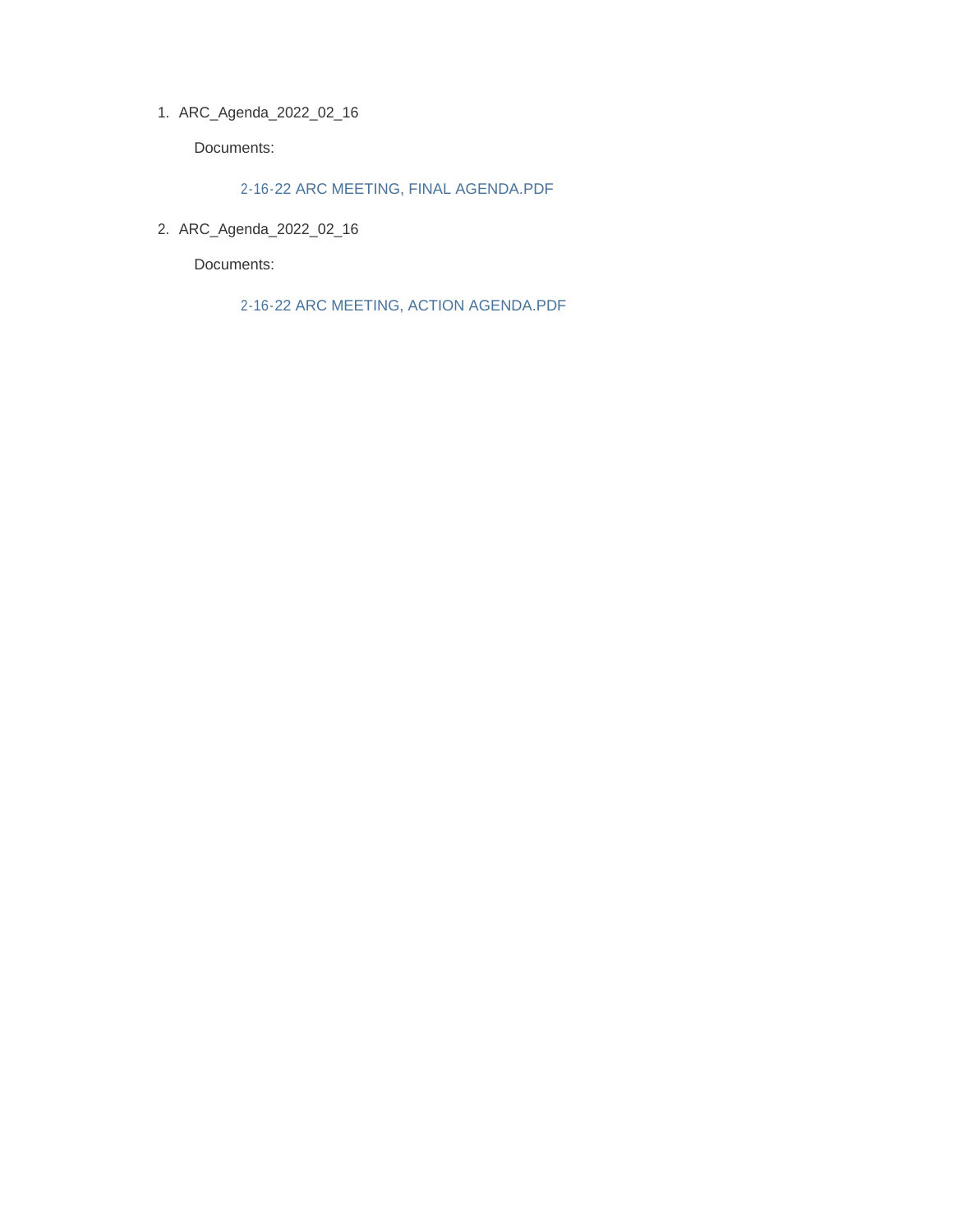# **ARCHITECTURAL REVIEW COMMITTEE FINAL AGENDA Regular Meeting**

# **Wednesday, February 16, 2022 7:00 pm Zoom Virtual Meeting Webinar ID: 846 0372 5052 Password: 5768541**

Please click the link below to join the webinar: [https://greenwichct.zoom.us/j/84603725052?pwd=bVpDelhRSHNEYWc3NnJiWmM3RU](https://greenwichct.zoom.us/j/84603725052?pwd=bVpDelhRSHNEYWc3NnJiWmM3RUdDQT09) dDQT09

Or iPhone one-tap: US: +16465189805,,84603725052#,,1#,5768541# or 8335480276,,84603725052#,,1#,5768541# (Toll Free)

Or Telephone: Dial(for higher quality, dial a number based on your current location): US: +1 646 518 9805 or 833 548 0276 (Toll Free) or 833 548 0282 (Toll Free) or 877 853 5257 (Toll Free) or 888 475 4499 (Toll Free)

### **I. Exterior Alteration reviews:**

1. **Kassaris (owner), Wild Acre Rotisserie, 147 East Putnam Ave. Applications PLPZ202200025 and 27** for Exterior Alteration and Sign/Awning reviews **for storefront updates including new window surrounds, removal of paint from brick, painting of EIFS, and new signage** on a property located at 147 East Putnam Avenue in the LBR-2 zone. **View sign application [here](https://www.greenwichct.gov/DocumentCenter/View/28441/ARC-SA-147-EPA-WIldacre-PLPZ202200027).**

**View exterior alteration application [here](https://www.greenwichct.gov/DocumentCenter/View/28440/ARC-EA-147-EPA-WIldacre-PLPZ202200025).**

2. **Renamba Greenwich LLC (owner), Ambassador Greenwich, 0 Old Track Road Application 202200026** for Exterior Alteration review for construction of a **new 3 ½ story managed residential community development with 134 units, walkways, patio/garden, underground parking, new lighting and landscaping** on a property located at 0 Old Track Road in the GB-MRCO zone. *Preliminary Site Plan and Text Amendment applications, PLPZ202100329 and 330, have been reviewed by the P+Z Commission.* 

**View application [here](https://www.greenwichct.gov/DocumentCenter/View/28438/0-Old-Track-PLPZ202200026-ARC-EA).**

3. **100 East Putnam LLC, 100 East Putnam Avenue; Application PLPZ202000101** for Exterior Alteration **review of Construction Documents for demolition of existing bank building and construction of new structure with retail/bank on first floor and**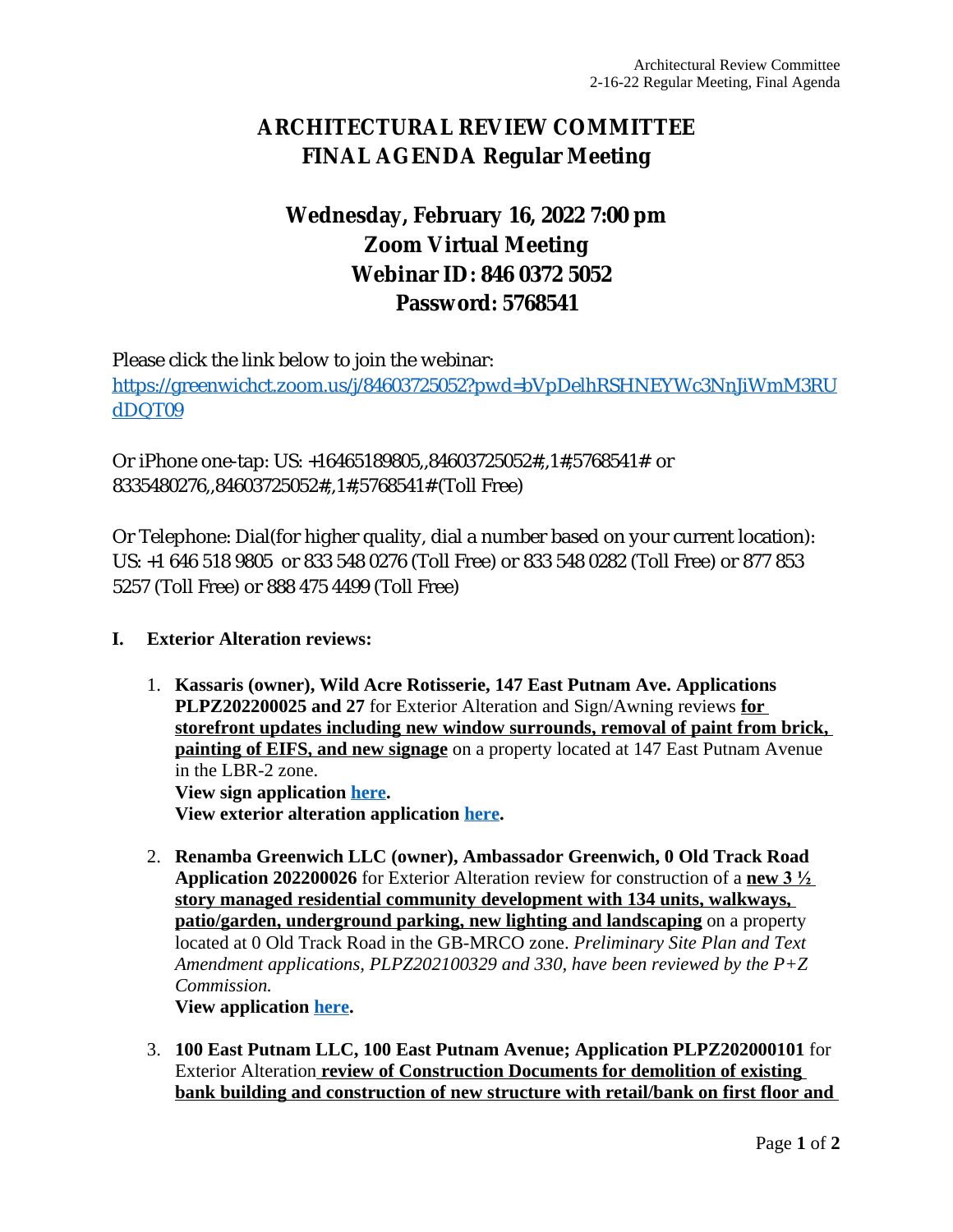**22 residential units under 6-110 on second and third floors** on a property located at 100 East Putnam Avenue in Cos Cob in the LBR-2 zone. *The application was last reviewed at the 7-1-2020 meeting at which members Hein, Boldt, Brake-Smith, Cohen, Contadino, Conte, Krueger, Meniconi, and Pugliese were present)* **View construction documents [here](https://www.greenwichct.gov/DocumentCenter/View/28439/100-EPA-CDs-PLPZ202000101).**

4. **Arnold Foods Companies, Inc. (owner), Bimbo Bakeries, 10 Hamilton Avenue, Application PLPZ202200023** for Exterior Alteration review for **construction of a new 540 sq. ft. generator enclosure with access platforms** on a property located at 10 Hamilton Avenue in the GB zone. **View application [here](https://www.greenwichct.gov/DocumentCenter/View/28442/BImbo-bakeries-10-Hamilton-PLPZ202200023-ARC-EA).**

### **II. Committee Business:**

1. Annual Elections to be held, either 11-17 or 12-1 meeting.

*The Town complies with all applicable federal and state laws regarding non-discrimination, equal opportunity, affirmative action, and providing reasonable accommodations for persons with disabilities. If you require an accommodation to participate, please contact the Commissioner of Human Services at 203-622-3800 or [demetria.nelson@greenwichct.org](mailto:demetria.nelson@greenwichct.org) as soon as possible in advance of the event.*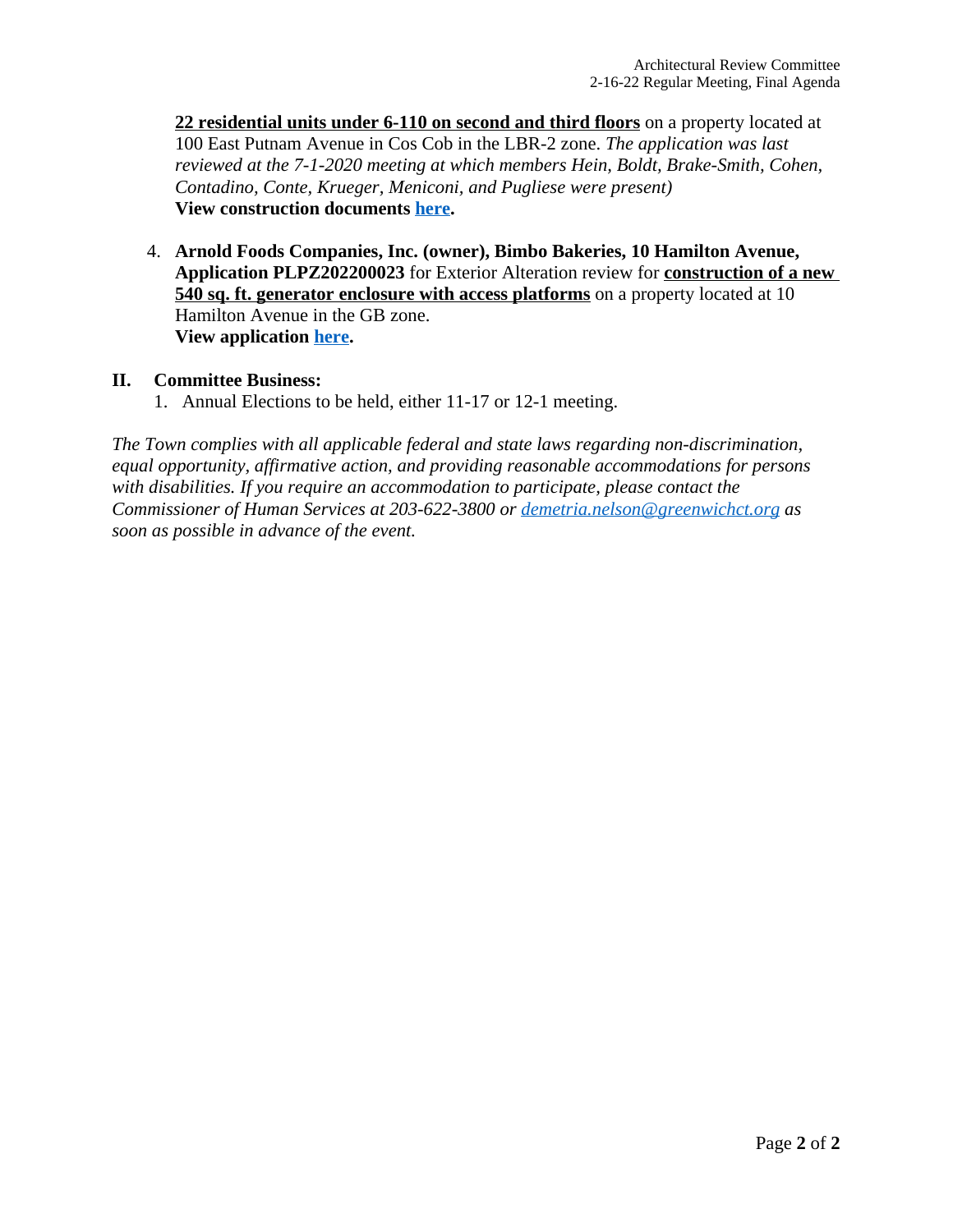# **ARCHITECTURAL REVIEW COMMITTEE ACTION AGENDA Regular Meeting**

# **Wednesday, February 16, 2022 7:02 pm 10:11 pm Zoom Virtual Meeting Webinar ID: 846 0372 5052 Password: 5768541**

**Members Present:** Richard Hein, Chairperson; Graziano Meniconi, Secretary; Peter Boldt; Rhonda Cohen (arrived at 7:12pm); Louis Contadino; and Paul Pugliese

**Staff Present:** Marisa Anastasio, Senior Planner; and Bianca Dygert, Planner II

### **I. Exterior Alteration reviews:**

1. **Kassaris (owner), Wild Acre Rotisserie, 147 East Putnam Ave. Applications PLPZ202200025 and 27** for Exterior Alteration and Sign/Awning reviews **for storefront updates including new window surrounds, removal of paint from brick, painting of EIFS, and new signage** on a property located at 147 East Putnam Avenue in the LBR-2 zone.

*POSTPONED BY APPLICANT*

2. **Renamba Greenwich LLC (owner), Ambassador Greenwich, 0 Old Track Road Application 202200026** for Exterior Alteration review for construction of a **new 3 ½ story managed residential community development with 134 units, walkways, patio/garden, underground parking, new lighting and landscaping** on a property located at 0 Old Track Road in the GB-MRCO zone. *Preliminary Site Plan and Text Amendment applications, PLPZ202100329 and 330, have been reviewed by the P+Z Commission.* 

#### Decision Status: **Return to a meeting**

Motion: Hein Second: Meniconi Vote: 6-0 (Hein, Meniconi, Boldt, Cohen, Contadino, Pugliese)

**The applicant to submit updated plans to address the following:**

- **a. ARC recognizes the high quality of the building and a need fulfilled for the Town of Greenwich**
- **b. Attention should be focused on execution of architectural details including:**
	- the color of roof (ARC recommends change to grey);
	- **articulation of porte cochere;**
	- **color of stone should represent indigenous stone;**
	- **Integrate all elements including: roof, porte cochere, color of stone, new trees, fountain, screening;**
	- materials to be cohesive (currently feel disjointed);
- **c. Would like to further a dialogue with the site;**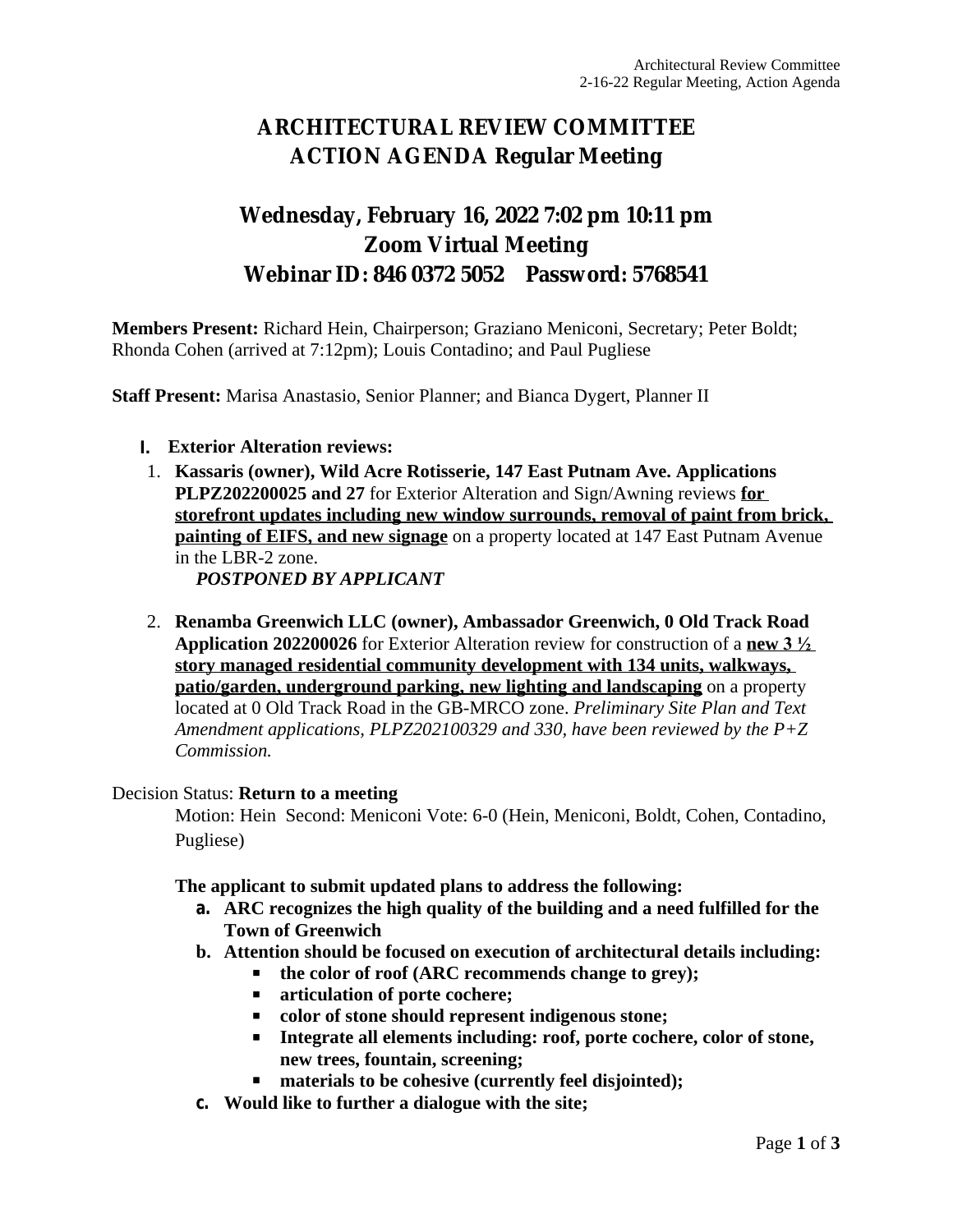- **d. Attention to neighbors and view of rooftop units;**
- **e. Tree preservation is important along with planting of new trees;**
- **f. ARC noted Pickwick Arms as a reference;**
- **g. Signage and awnings should be integrated into the next presentation;**
- **h. Landscape and lighting elements to be defined and coordinated in terms of genre /style with other elements like the fountain.**
- 3. **100 East Putnam LLC, 100 East Putnam Avenue; Application PLPZ202000101** for Exterior Alteration **review of Construction Documents for demolition of existing bank building and construction of new structure with retail/bank on first floor and 22 residential units under 6-110 on second and third floors** on a property located at 100 East Putnam Avenue in Cos Cob in the LBR-2 zone. *The application was last reviewed at the 7-1-2020 meeting at which members Hein, Boldt, Brake-Smith, Cohen, Contadino, Conte, Krueger, Meniconi, and Pugliese were present)*

#### Decision Status: **Return to a meeting**

Motion: Hein Second: Boldt Vote: 6-0 (Hein, Meniconi, Boldt, Cohen, Contadino, Pugliese)

**The applicant to submit updated plans to address the following recommendations/comments:**

- a. **ARC appreciates the progress and recommends continuing with CDs;**
- b. **The applicant has achieved the general massing and articulation, other than details on finishes, colors, trim, cornice, roof;**
- c. **Provide garage screen specs;**
- d. **Rectify the modern vs colonial elements;**
- e. **Color of asphalt shingle like People's Bank recommended;**
- f. **Create more dynamic presentation that doesn't look like a series of buildings built together over time;**
- g. **Stone coping seems to be out of character if looking to play up colonial aspect of the building;**
- h. **Fascia, materials of central building: ARC recommends possibly going more contemporary and distinguishing itself;**
- i. **Photometric and bollard specs have been submitted (bollards to be less than 30")**
- j. **Landscaping –screening of parking lot along Taylor Lane is lacking – more trees/vegetation should be added.**
- 4. **Arnold Foods Companies, Inc. (owner), Bimbo Bakeries, 10 Hamilton Avenue, Application PLPZ202200023** for Exterior Alteration review for **construction of a new 540 sq. ft. generator enclosure with access platforms** on a property located at 10 Hamilton Avenue in the GB zone.

#### Decision Status: A**pproved as Submitted**

Motion: Hein Second: Pugliese Vote: 6-0 (Hein, Meniconi, Boldt, Cohen, Contadino, Pugliese)